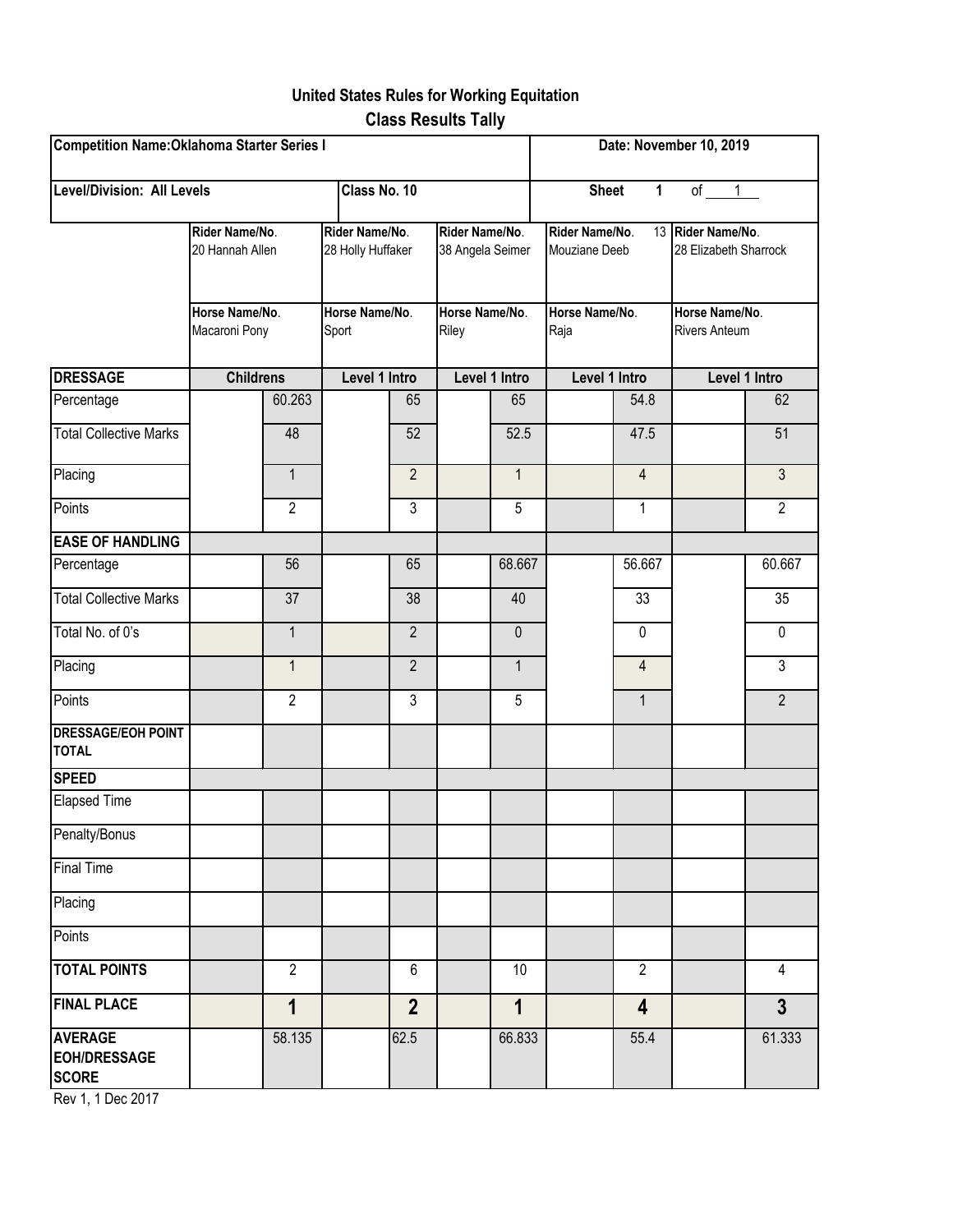## **November 10, 2019 Oklahoma Starter Series November Show**

| Place          | Score  | <b>Ridden Trail Obstacles</b>    |                                                           |                      |
|----------------|--------|----------------------------------|-----------------------------------------------------------|----------------------|
| 1              | 65.454 | JR/YR                            | Chloe Murray                                              | Fiona                |
|                |        | <b>Trail Obstacles in Hand</b>   |                                                           |                      |
| 1              | 72.857 | JR/YR                            | <b>Brooke Choate</b>                                      | <b>Bubba Bailey</b>  |
| 2              | 64.586 | JR/YR                            | Hannah Allen                                              | Winston              |
| $\mathbf{1}$   | 82.857 | Adult                            | Derrick Dunn                                              | <b>Bubba Bailey</b>  |
| $\overline{2}$ | 80     | Adult                            | <b>Elizabeth Sharrock</b>                                 | <b>Rivers Antrim</b> |
| 3              | 70     | Adult                            | Mouziane Deeb                                             | Raja                 |
| 4              | 62.857 | Adult                            | <b>Thomas Groves</b>                                      | Midnight             |
|                |        |                                  | Sport Horse In Hand / Halter                              |                      |
| $\mathbf 1$    | 70.5   | Adult                            | Derrick Dunn                                              | <b>Bubba Bailey</b>  |
|                |        | <b>Introductory Level Test A</b> |                                                           |                      |
| $\mathbf{1}$   | 67.188 | Adult                            | Den Burdette                                              | Allnfastime          |
| 2              | 66.563 | Adult                            | Angela Seimer                                             | Joker                |
|                |        | <b>Introductory Level Test B</b> |                                                           |                      |
| $\mathbf{1}$   | 66.25  | Adult                            | Den Burdette                                              | Allnfastime          |
| 2              | 65.313 | Adult                            | Angela Seimer                                             | Joker                |
|                |        |                                  | <b>Western Dressage Introductory Level Test 1</b>         |                      |
| 1              | 70.636 | Adult                            | Jennifer Bianchi                                          | Sammi                |
| 2              | 64.318 | Adult                            | Jennifer Bianchi                                          | <b>Black Betty</b>   |
| 3              | 60.455 | Adult                            | <b>Elizabeth Shamrock</b>                                 | <b>Rivers Antrim</b> |
| 4              | 60.227 | Adult                            | Mouziane Deeb                                             | Raja                 |
|                |        |                                  | Western Dressage Introductory Level Test 2 - Gaited Horse |                      |
| 1              | 66.388 | Adult                            | Den Burdette                                              | Midnight             |
|                |        |                                  | <b>Western Dressage Introductory Level Test 2</b>         |                      |
| 1              | 70.556 | Adult                            | Jennifer Bianchi                                          | Sammi                |
| 2              | 63.056 | Adult                            | Jennifer Bianchi                                          | <b>Black Betty</b>   |
|                |        |                                  | <b>Western Dressage Introductory Level Test 3</b>         |                      |
| 1              | 63.75  | Adult                            | Holly Huffaker                                            | Sport                |
|                |        |                                  | <b>Western Dressage Introductory Level Test 4</b>         |                      |
| 1              | 63.095 | Adult                            | Holly Huffaker                                            | Sport                |
|                |        |                                  | English Command W/T / Equitation                          |                      |
| 1              |        | JR/YR                            | Hannah Allen                                              | Macaroni Pony        |
| 1              |        | JR/YR                            | <b>Brooke Choate</b>                                      | <b>Bubba Bailey</b>  |